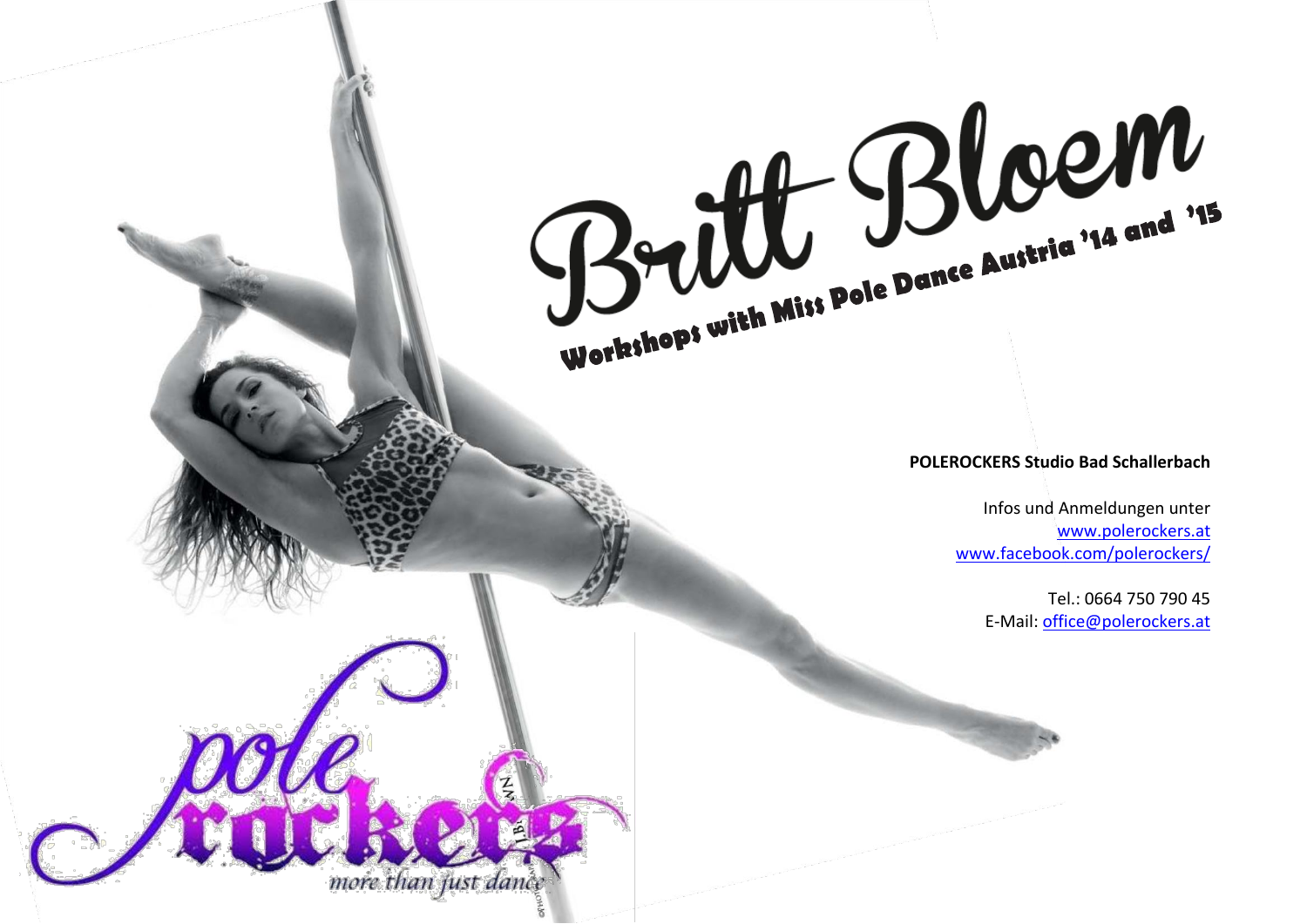

J.BROWN



Born in Holland, Britt moved to Innsbruck, Austria in 2008. Her first time on the pole was at the University of Leiden. It waslove at first!

Britt started training on the pole in 2011 and started competing after less than a year of training. In 2014 and 2015 she has won the Austrian Championships (Miss Pole Dance Austria). She has also qualified for the finals of many international competitions, for example Pole Theatre UK and Ireland.

On stage she brings a sexy kind of elegance, power, flexy legs and big spins, which she will all share with you in her Workshops!

In 2012 Britt and Alex opened Poledance Playground in Innsbruck. With over 4 years of experience with teaching poledance, from beginners to very advanced, she adapts her class to the students and shares helpful excersices and tips. Teaching and playing on the pole is her passion.

'*I look forward to playing on the pole with you!* '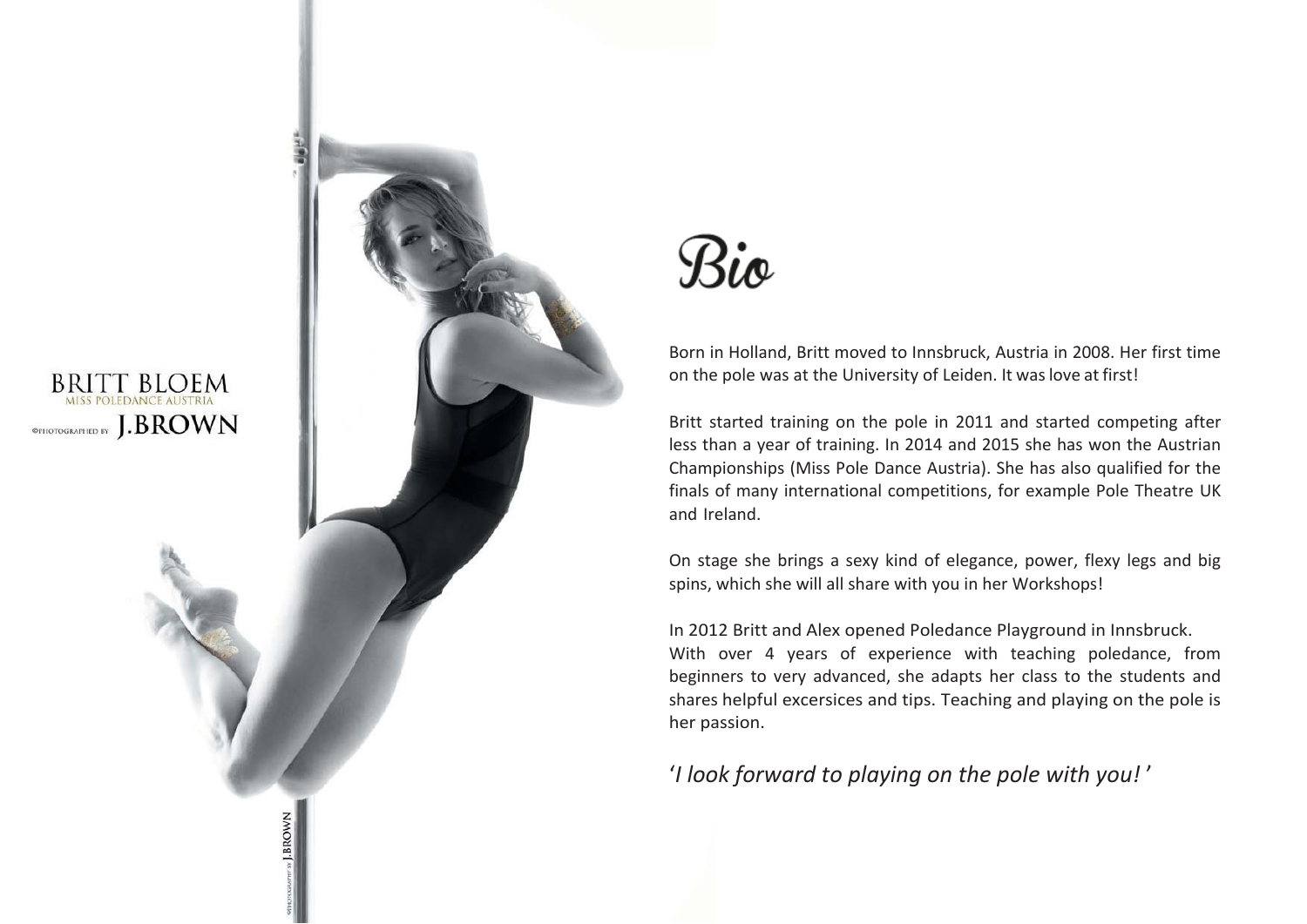

Winner Art Category - **Pole Theatre Ireland**, Dublin 2016 1st Place Professionals **Miss PoleDance Austria** 2015 Finalist **Pole Theatre UK**, London, May 2015 - Category Drama 1st Place Professionals **Miss PoleDance Austria** 2014 Preliminaries **IPSF World Pole Sports Championships** in London 2013 3rd Place Dutch Women - 6th place overall - **Benelux Championships** 2013 3rd Place Professionals **Miss PoleDance Austria** 2013 Finalist **European Pole Sports Championships** 2012 in Rome 3rd Place Dutch Women - 6th place overall - **Benelux Championships**  2012

Musicvideo – **4Twenty - Vanilla Drugstore** 2014 Guest appearance – **Ländle Shownight** 2015 and 2016 4 Days of workshops – **International Polecamp Bibione** 2015 and many Workshops – **Austria, Switserland, Liechtenstein, Italy and Germany**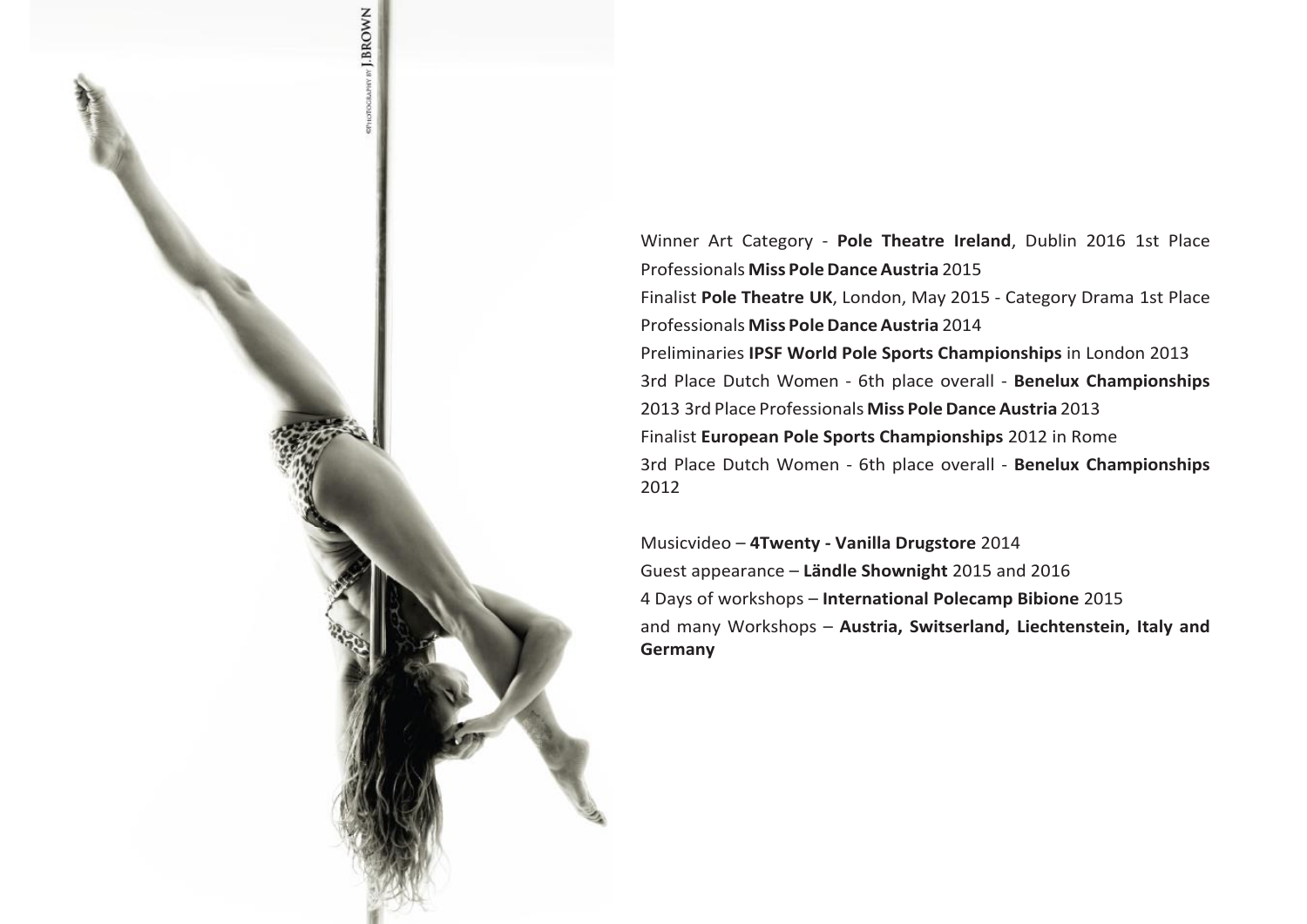## Fricks and Transitions

In this Workshop we will work on some cool Tricks and longer combos with cool tricks, spins and transitions, mainly on static pole. Different variations for different Levels.

*Level: Intermediate/Advanced*

ADM IN J.BROWN

18.06.2016<br>10:30 – 12:00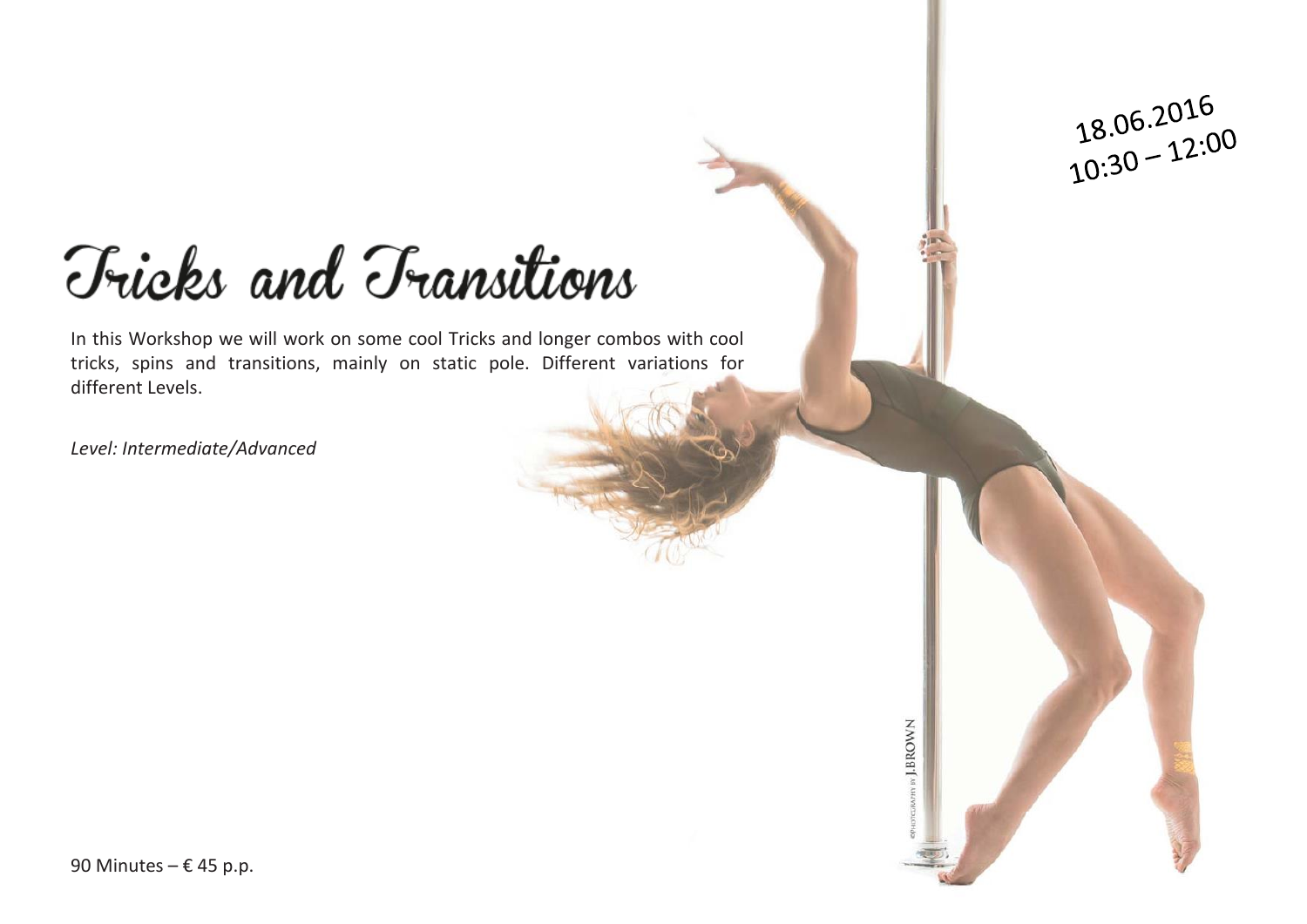My Favorite Things

You can't choose between Workshops? Would you rather "DO ALL THE THINGS!" ?

In these 90 Minutes I will mix up a few of my Workshops together, so we will be working on static and spinning, spins, transitions and tricks, let me surprise you!

*Level: Intermediate/Advanced*